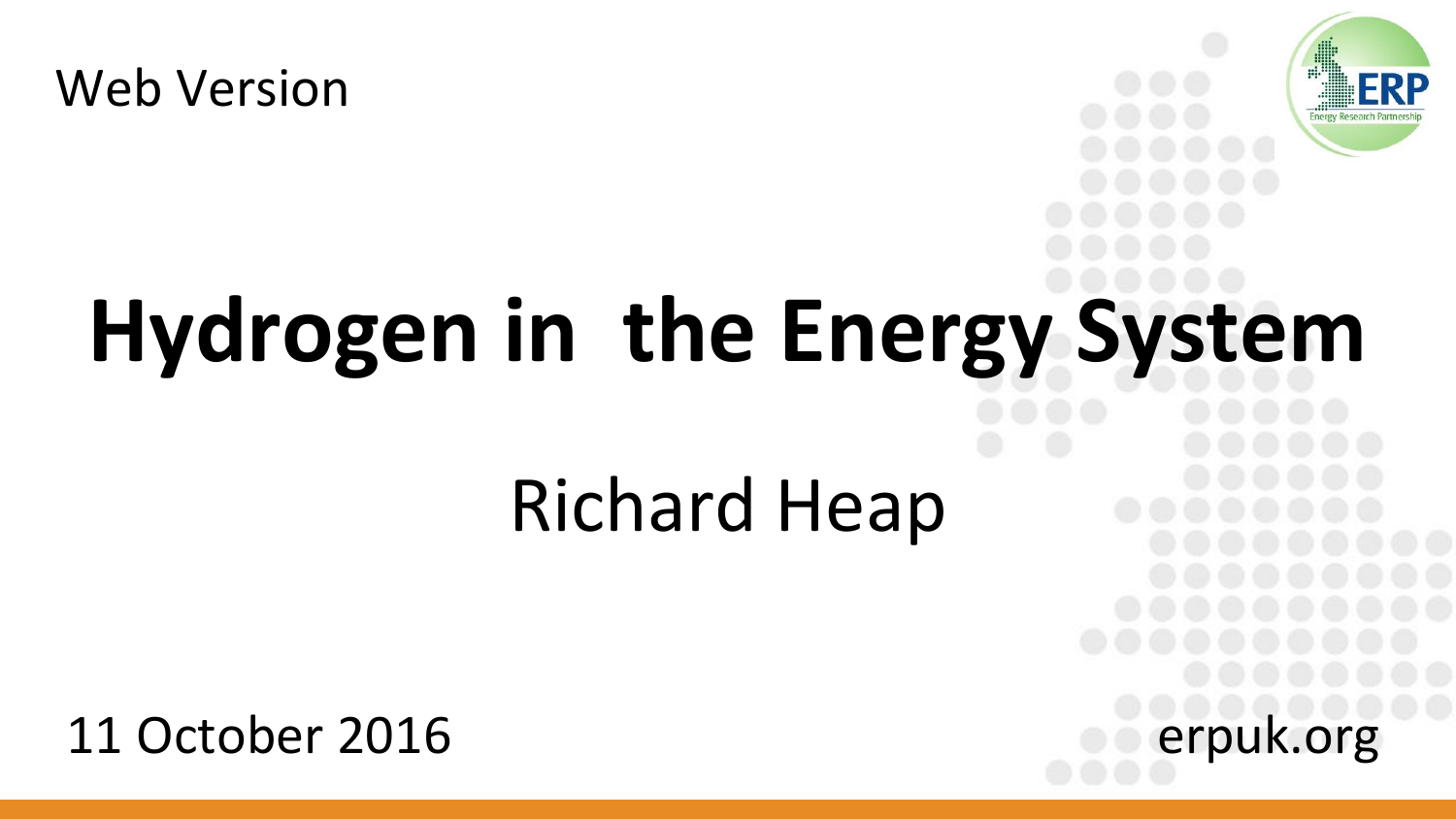# Potential roles for hydrogen

#### **Integrated into system – diffuse uptake**

- Niche applications
- Cross-sector integration
- Already entering several markets

#### **Widespread use** – Deliberate promotion

Large volume, bulk production

|               | <b>Integrated Hydrogen</b>                                                   |                                                                                                            |
|---------------|------------------------------------------------------------------------------|------------------------------------------------------------------------------------------------------------|
| Application   | <b>Stand-alone applications</b><br>Elec grid mgt, transport                  | Decarbonisation of gas grid<br>Heat, Industry, Transport                                                   |
| <b>Source</b> | <b>Integrated in system</b><br>• Surplus electricity<br>· Industrial surplus | <b>Dedicated production</b><br>. Mainly from Natural Gas<br>• Some biomass & waste<br>• Coal gasification? |

**Widespread Bulk Hydrogen**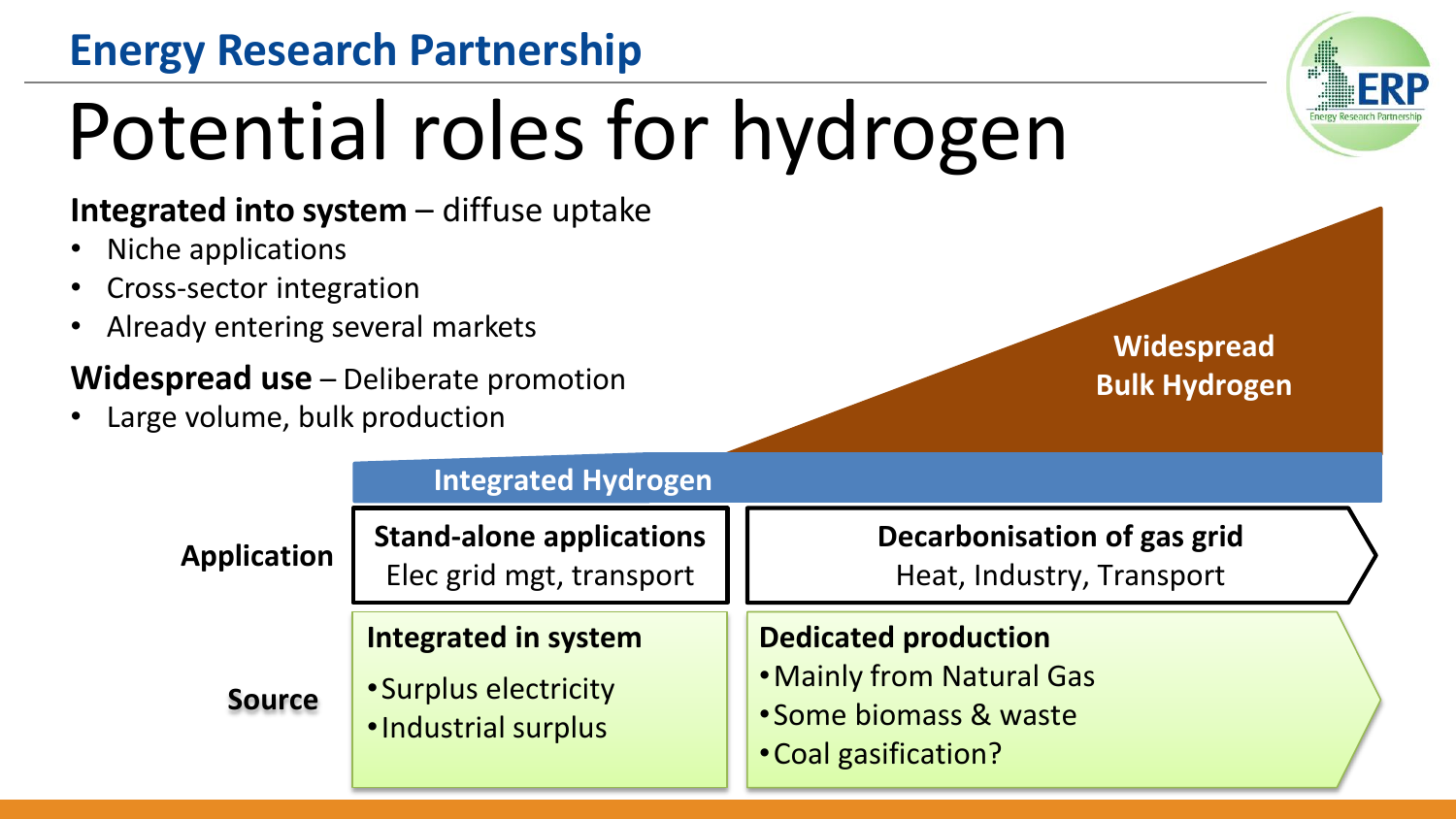# Integrated role

- Potentially valuable opportunities
	- UK has some leading companies
- Barriers need addressing
	- Market
	- Technical
	- Regulatory
- Whole system / Cross-sector approach
	- to realise opportunities
- Source of hydrogen
	- 'Surplus' electricity
	- Industrial integration

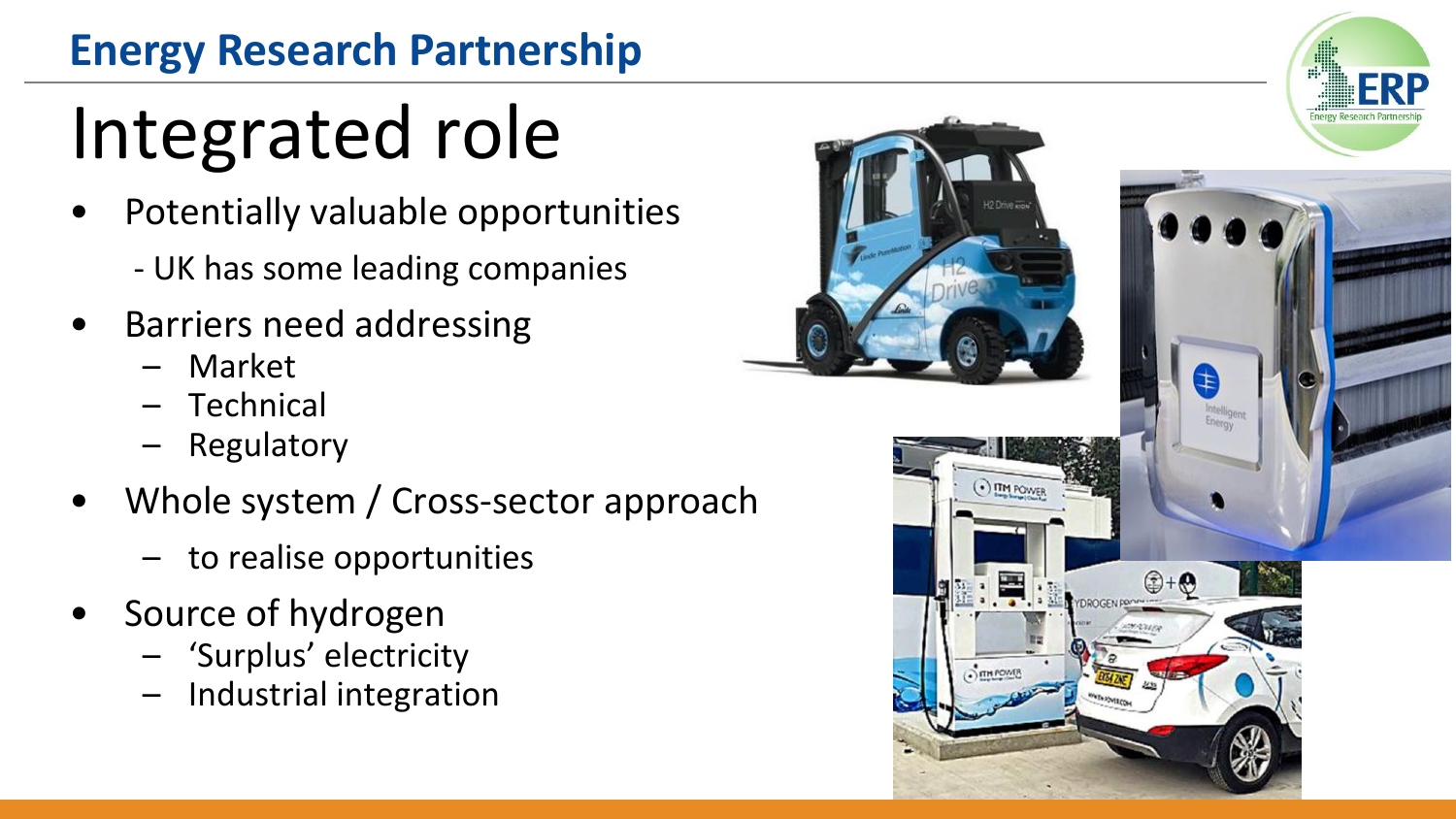## 'Surplus' electricity

Depend on how electricity system is managed, as will compete with other options.

Various estimates in range of 10 - 32TWh of hydrogen could be produced from surplus electricity (~3-10% of future domestic heat demand).

Expensive to build electrolysers to capture all of the biggest peaks as load factor very low.

Any more would require building dedicated generation.



Hour



Source ERP 2015 Source ERP 2015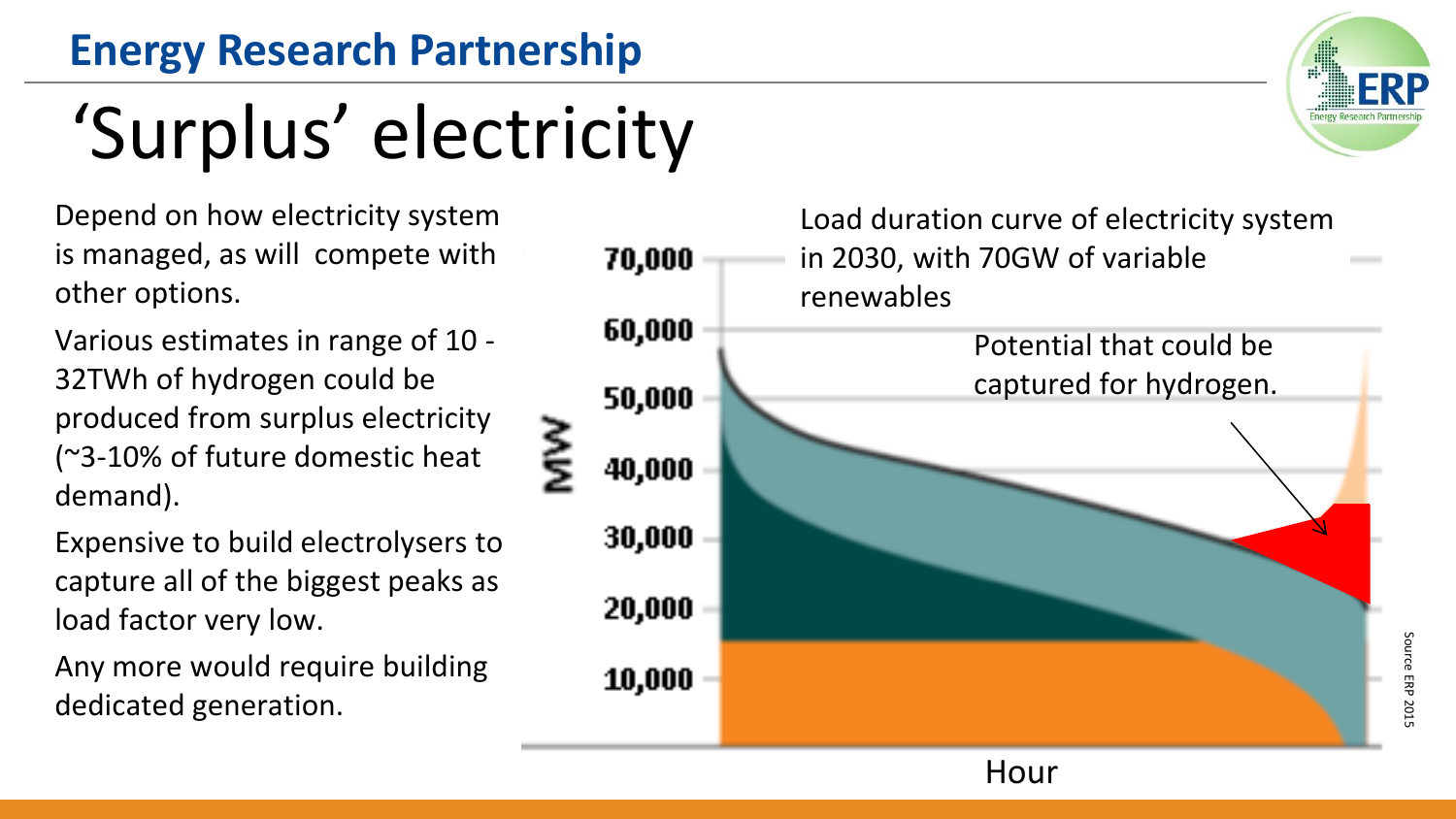# Widespread, bulk usage

Repurposing of the gas grid - Leeds H21 - report July 2016

Benefits

- Familiar customer experience
- Manage daily peaks and seasonal variations in heat demand
- Decarbonise metropolitan areas relatively quickly after technical assessments
- Onus on single agent for delivery  $-$  contrast with electrification
- Could expand network to transport (with purifiers) and industry
- Requires dedicated production

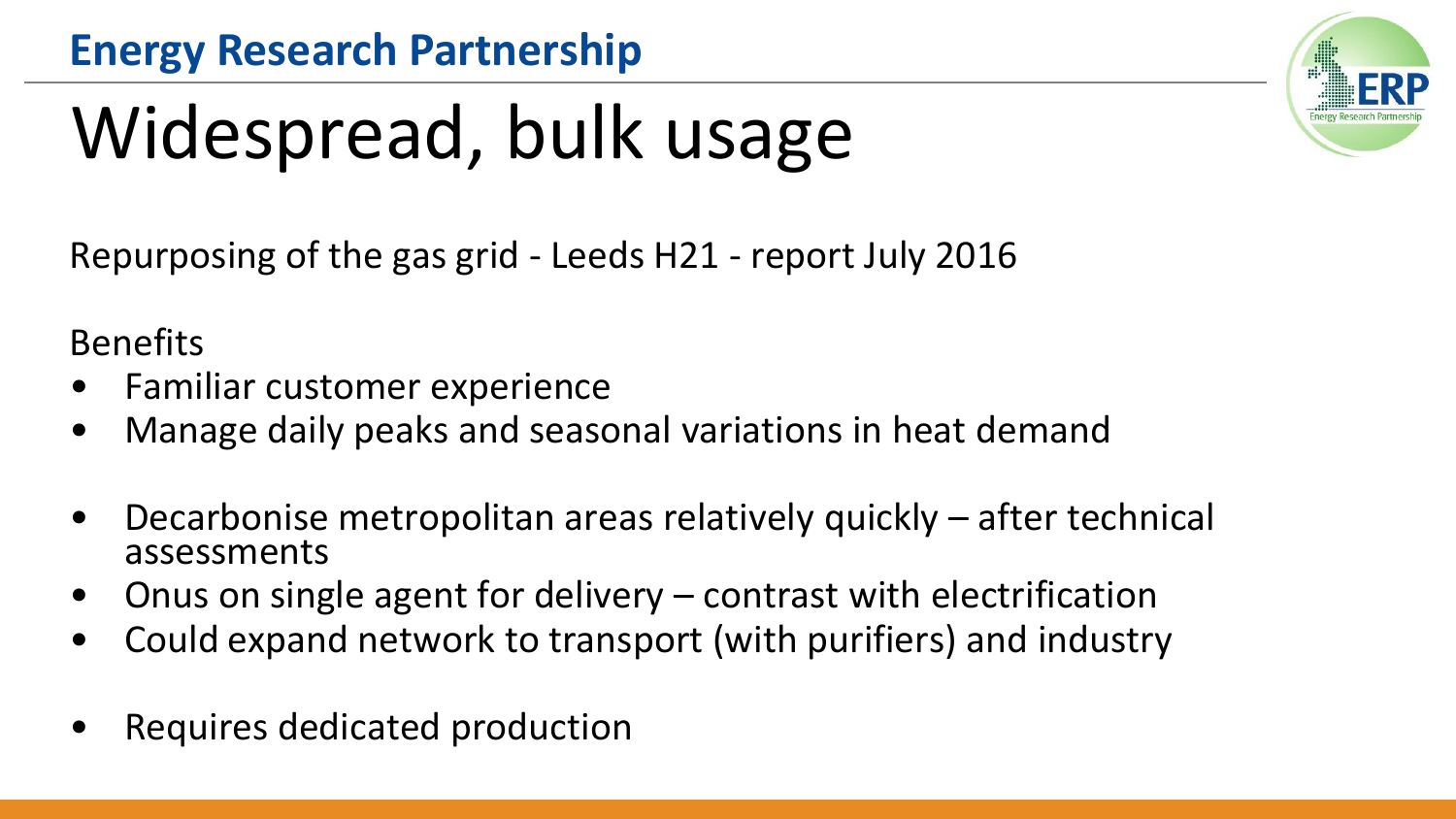# **Delivery**

Early public engagement

- Needed to engender trust in process and in the delivery agent
- Understand attitudes towards hydrogen
	- How might its use be different to natural gas
	- Could people use it inappropriately?
	- Safety concerns

## Bulk hydrogen production

- Primarily from natural gas
	- CCS will therefore be essential to reduce emissions
	- Basis for CCS development

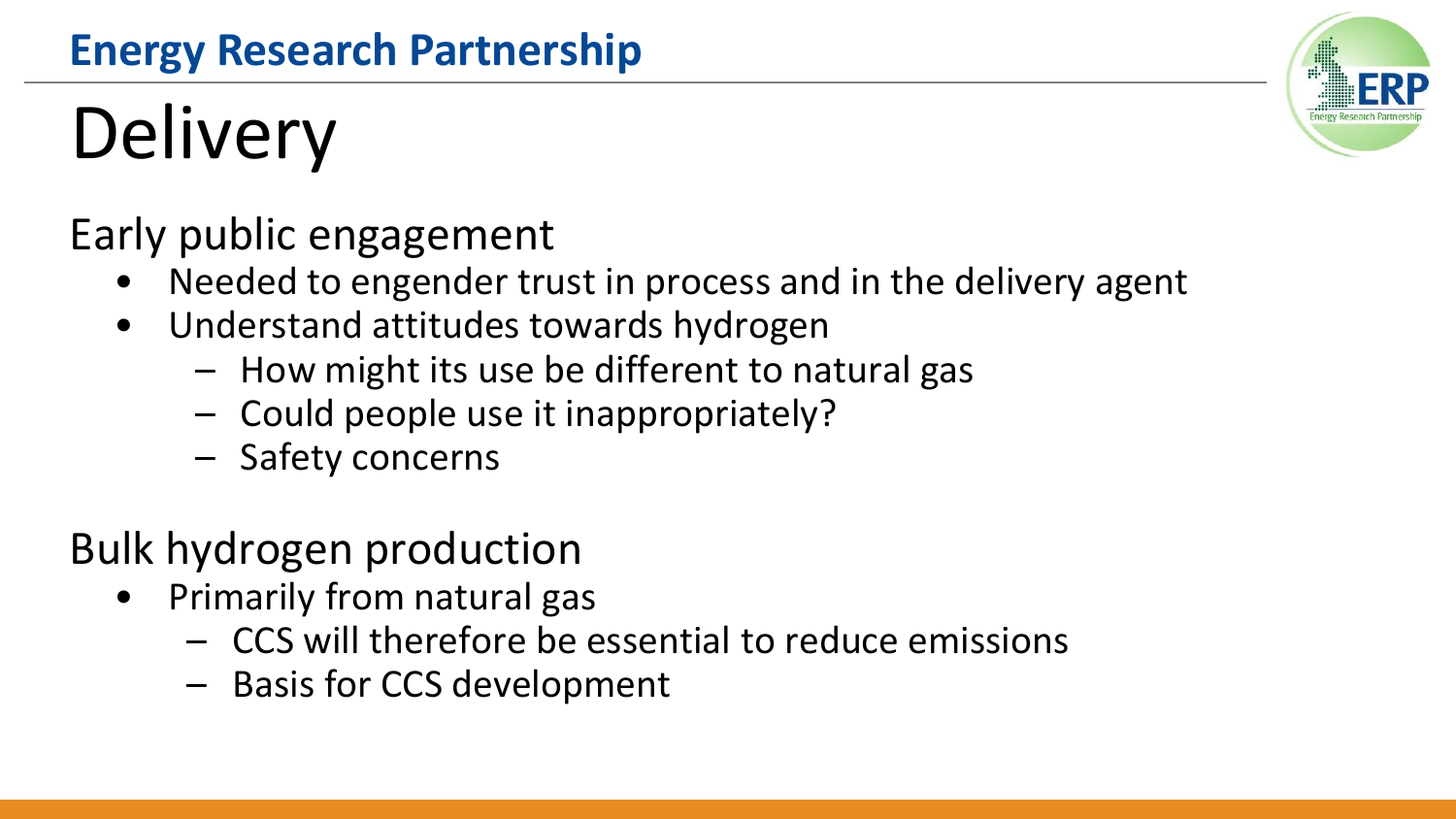

## Impact on domestic  $CO<sub>2</sub>$  emissions

The 'Residual CO<sub>2</sub>' line shows the emissions from hydrogen production from gas, with a  $CO<sub>2</sub>$  Capture rate of 90% and upstream emissions from gas extraction. Results in hydrogen at 50 gCO<sub>2</sub>/kWh.

The 80% target is indicative - depending on how calculated. But may also want to consider what a post-2050 target might mean, which is likely to head towards zero.

If the gas is imported then the upstream emissions can be discounted – black line.

If CO<sub>2</sub> capture could achieve 100% then emissions would be reduced to zero.

This would lead to about 85 million tonnes of  $CO<sub>2</sub>$ going to storage per year.

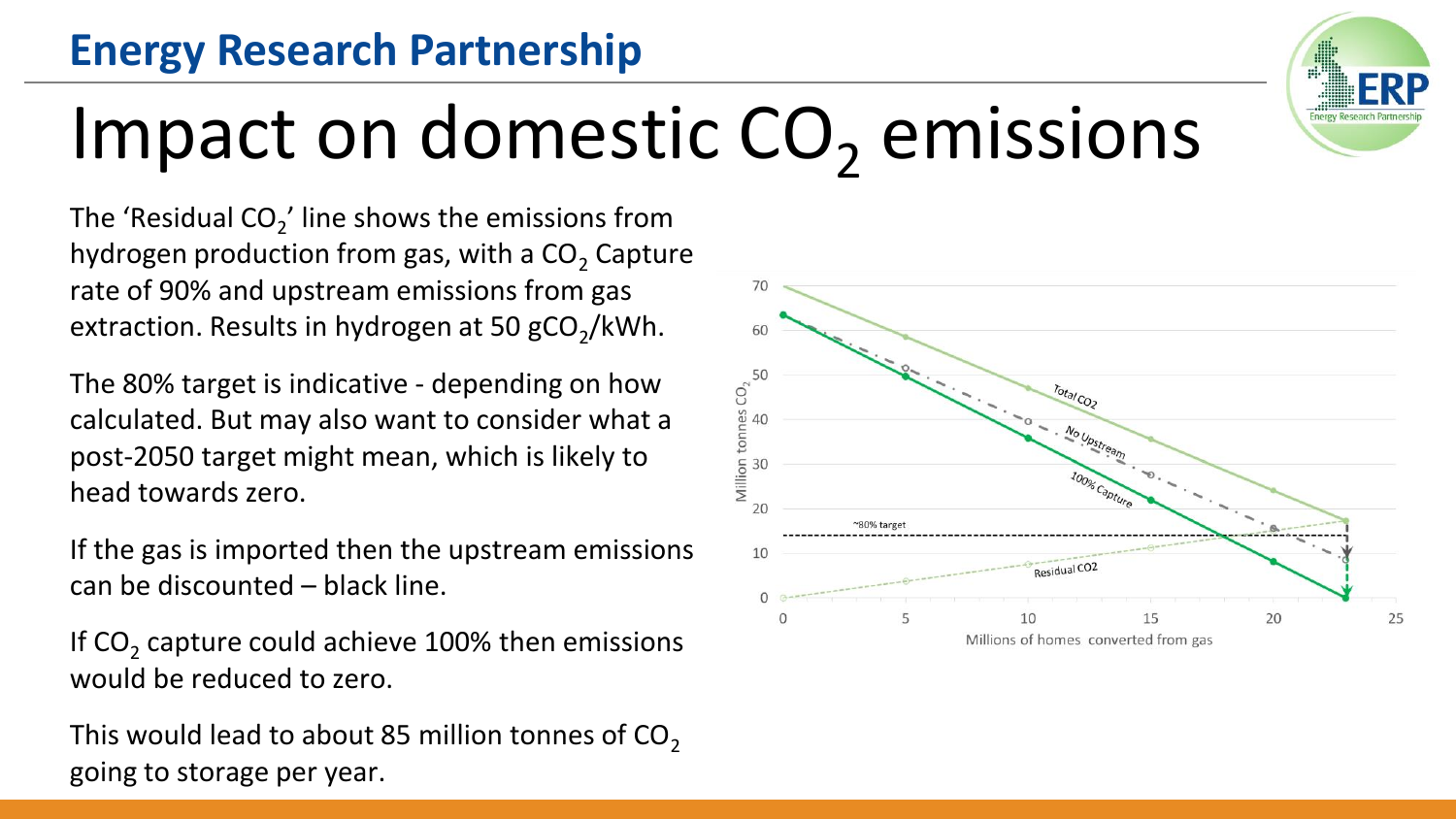## Roll out to 2050

Converting all the homes on the gas network would require three cities the size of Leeds to be converted every year from 2030-2050.

Leeds H21 mapped out a plan for 19 cities to be converted by 2050, approx 9 million homes – about 40% of the gas network. Doing so will put in place a national infrastructure for delivering hydrogen across the UK, which could expand to other areas.

So one question is what can we realistically expect from hydrogen?



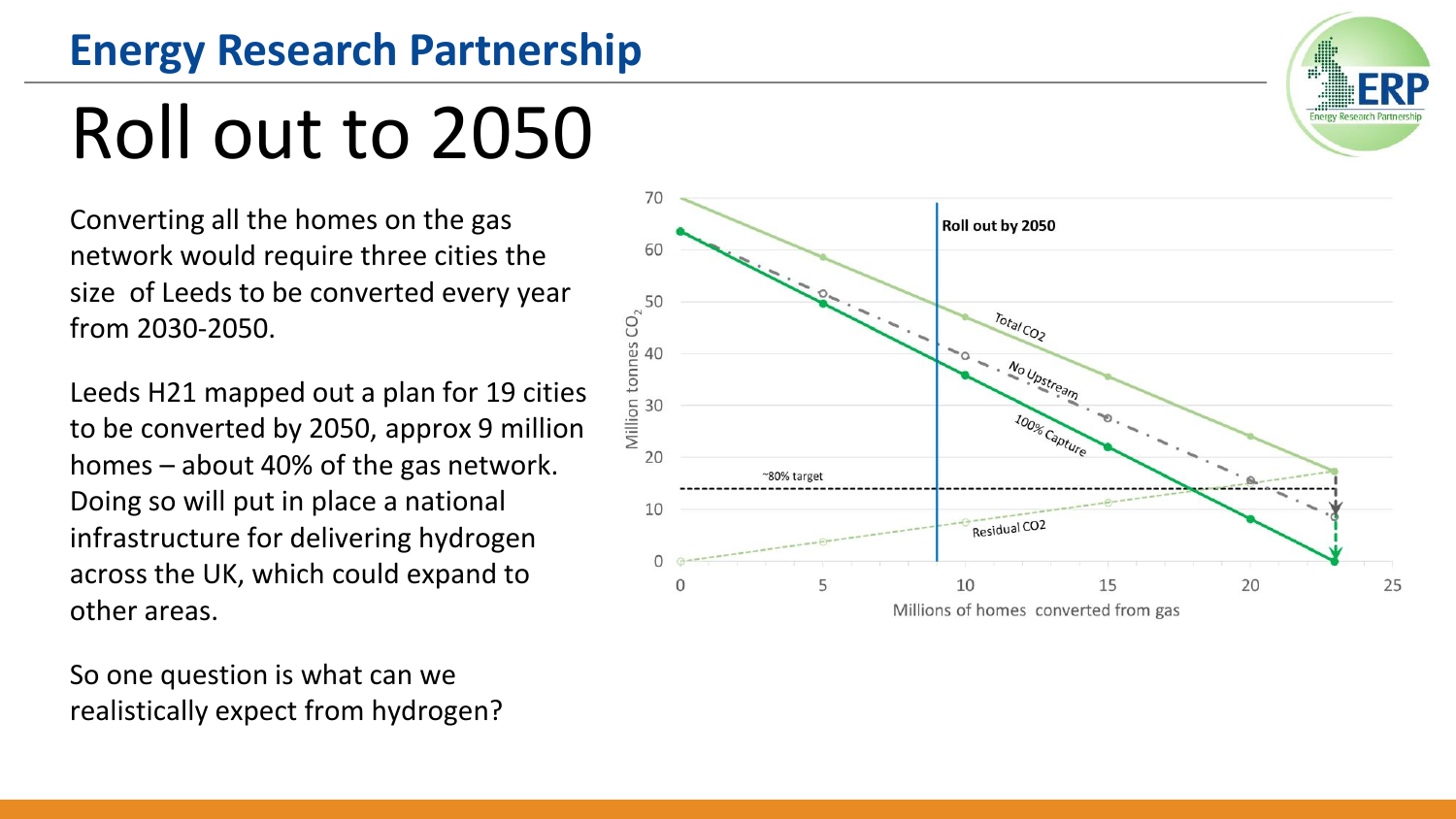## Impact on primary energy consumption

Efficiency of hydrogen.

Gas to H2 conversion is about 74% inc CCS, which impacts on primary energy & means a continued dependence on imported gas.

Using only electrolysis would require over 50GW of nuclear or 150GW of offshore wind.

Alternatively hydrogen could be imported – which is still an energy security issue.

Heat pumps would reduce consumption, but challenge of peak heat and electrification.

Insulating homes could compensate this, but would be additional measures, as future heat scenarios already include demand reduction to compensate for increase in number of buildings.



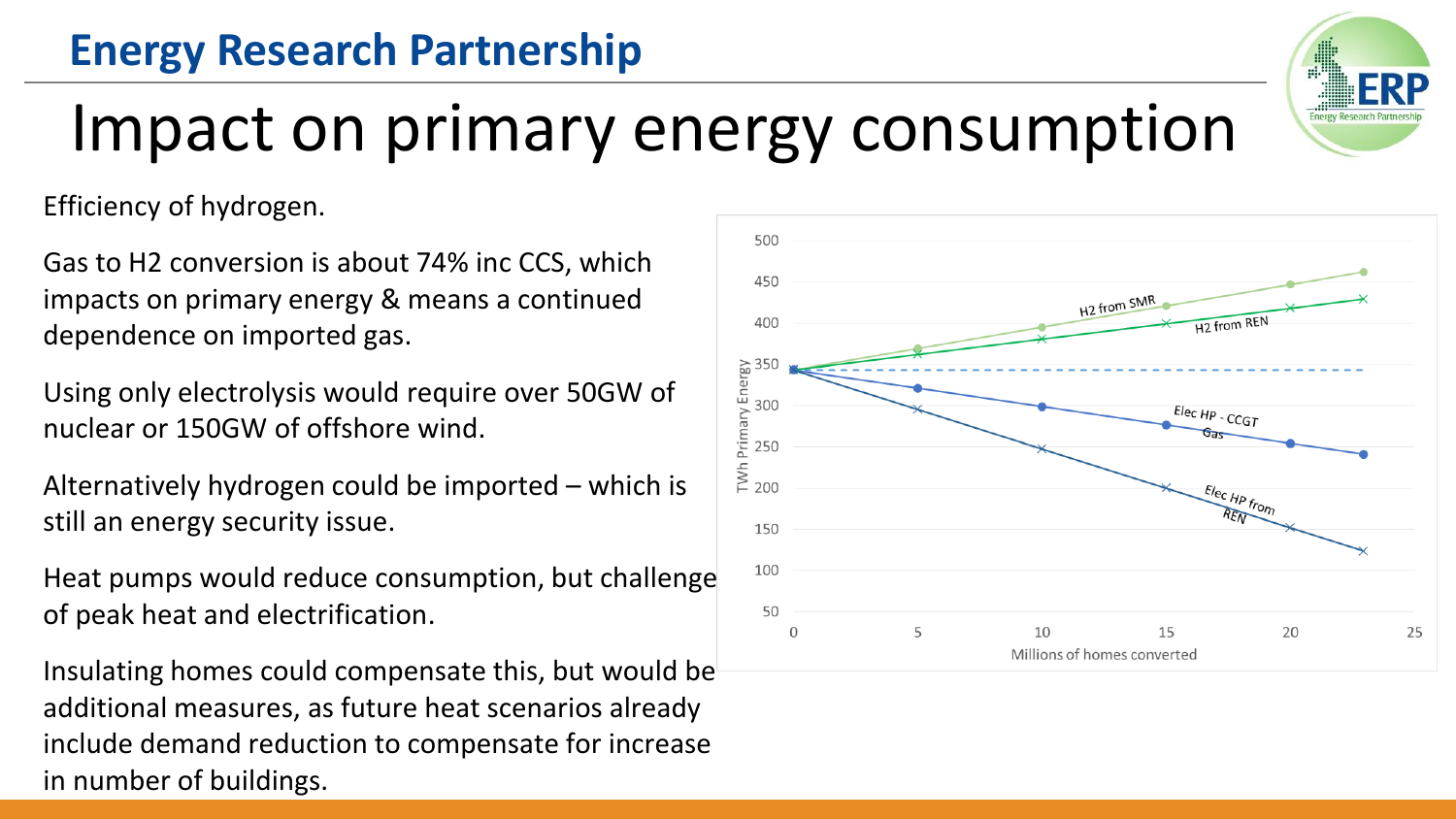## Potential by 2050

But if we only did hydrogen to 9 million homes, is primary energy a concern?



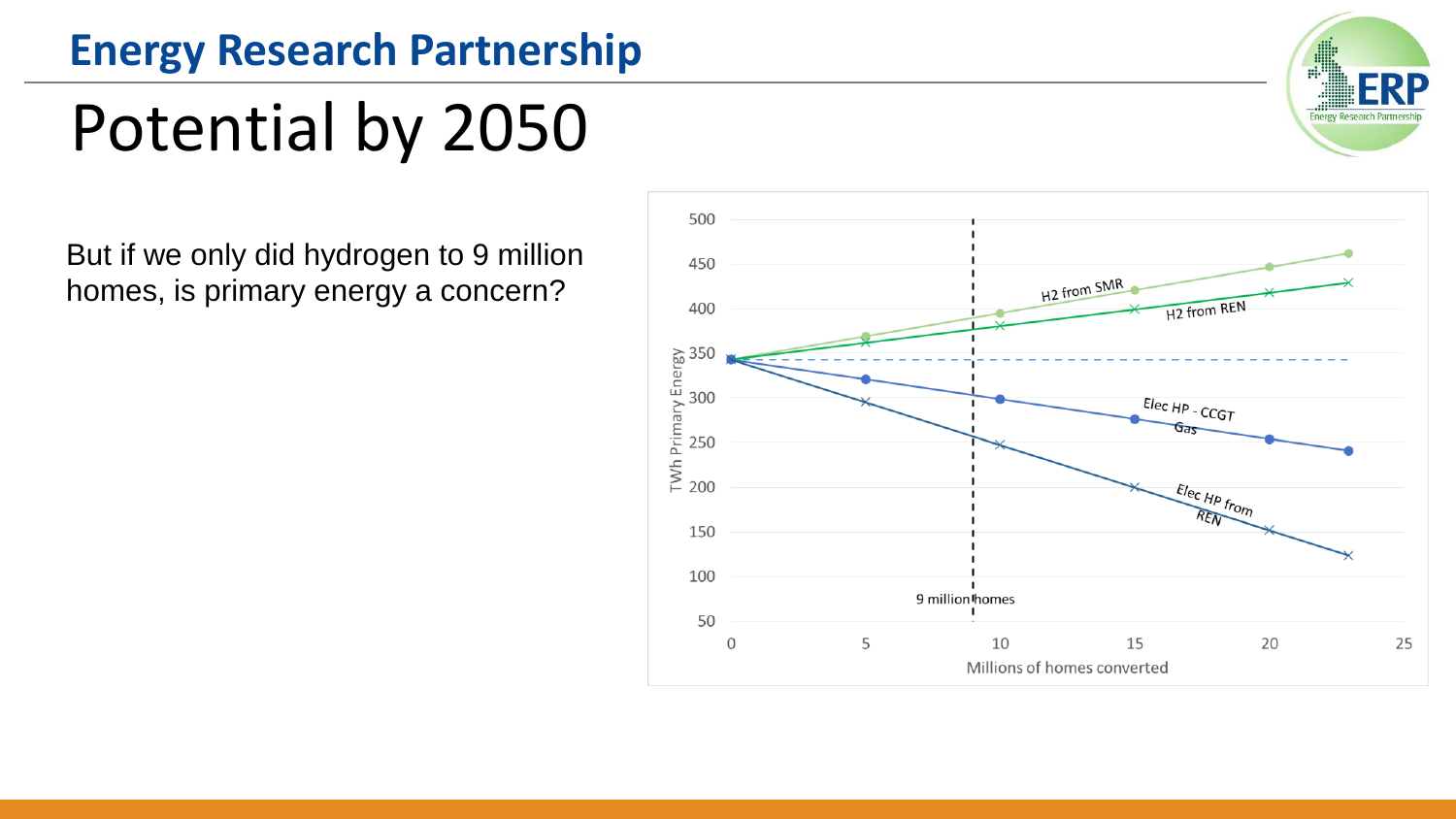## Gas for hydrogen by city



On a city by city basis, London dwarfs the other 17 cities.

Does this raise any issues for deployment of heat technologies?